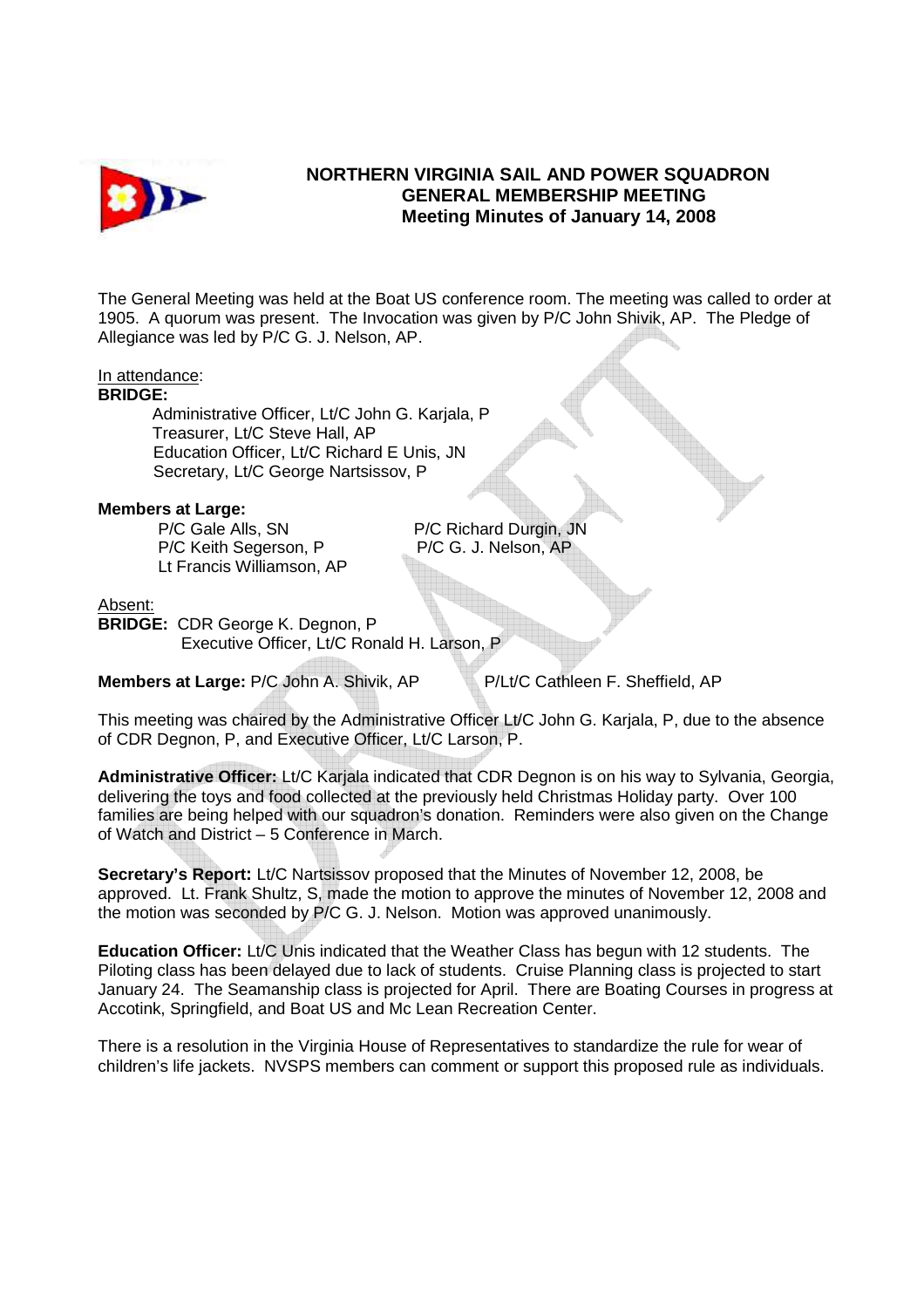**Administrative Officer:** Lt/C Karjala related that the Christmas party, December 13, was a great success. The next major event will be the Change of Watch on March 14 at the American Legion Post in Fairfax. Everyone is encouraged to get their reservations in as soon as possible.

The Sea Scouts are having a Dinner Dance on February 28. This is a dress-up affair with a live band. This is a non alcoholic event.

**Treasurer:** Lt/C Hall indicated the Squadron is solvent. He is looking for a volunteer to assist with the Ship Store (P/C John Shivik and Robie Shivik are looking for assistance).

### **Committees:**

Public Relations: Lt Frank Shultz, S, indicated the Squadron submitted information for the District - 5 Distinguished Civic Service Award. This entails a compilation of data for events and programs that the Squadron has held and accomplished over the past year. Points are computed for the documented hours. The Squadron report achieved a score of 3734 points with an additional three events that were not readily transferable to a point score. The "wounded warrior" and the "toys for tots" events were submitted. The Squadron should be proud of the accomplishments.

The Washington Post no longer has a section to advertise the Boating Safety Courses for free.

Membership: Lt Fred Zugay, JN, reported that we have 15 new member applications with five(5) of these being Sea Scouts.

Past Commanders Recognized: Lt/C Karjala recognized the Past Commanders present at this meeting: P/C Gale Alls, P/C G. J. Nelson. P/C Alan Hart, and P/C Keith Segerson.

Boat Show: Lt Francis Williamson, AP, reported that the Chantilly Boat Show is scheduled for March 6 – 8. Sea Scouts will be participating with the Squadron booth display. The Squadron web site has been updated to remove the telephone number.

Vessel Inspection Schedule: There will be a schedule posted in the next "oT & T".

New Business: There is a "Mariner's Bulletin" concerning a safety zone on the Potomac (Presidential inauguration). Homeland Security is looking for volunteers for marine security in their geographic area.

There being no further business a motion was made by P/C Alls to adjourn the meeting, seconded by P/C Nelson, and unanimously approved. Business meeting adjourned at 2007.

**Guest Speaker:** P/C Alls introduced Mrs. Margaret Podlich, Vice President for Governmental Affairs, Boat US, as the speaker for this evening. Mrs. Podlich presented a program titled "Legislative Challenges for Boating, 2008 – 2009".

Respectfully submitted

# George Nartsissov

Lt/C George Nartsissov, P **Secretary** Northern Virginia Sail and Power Squadron